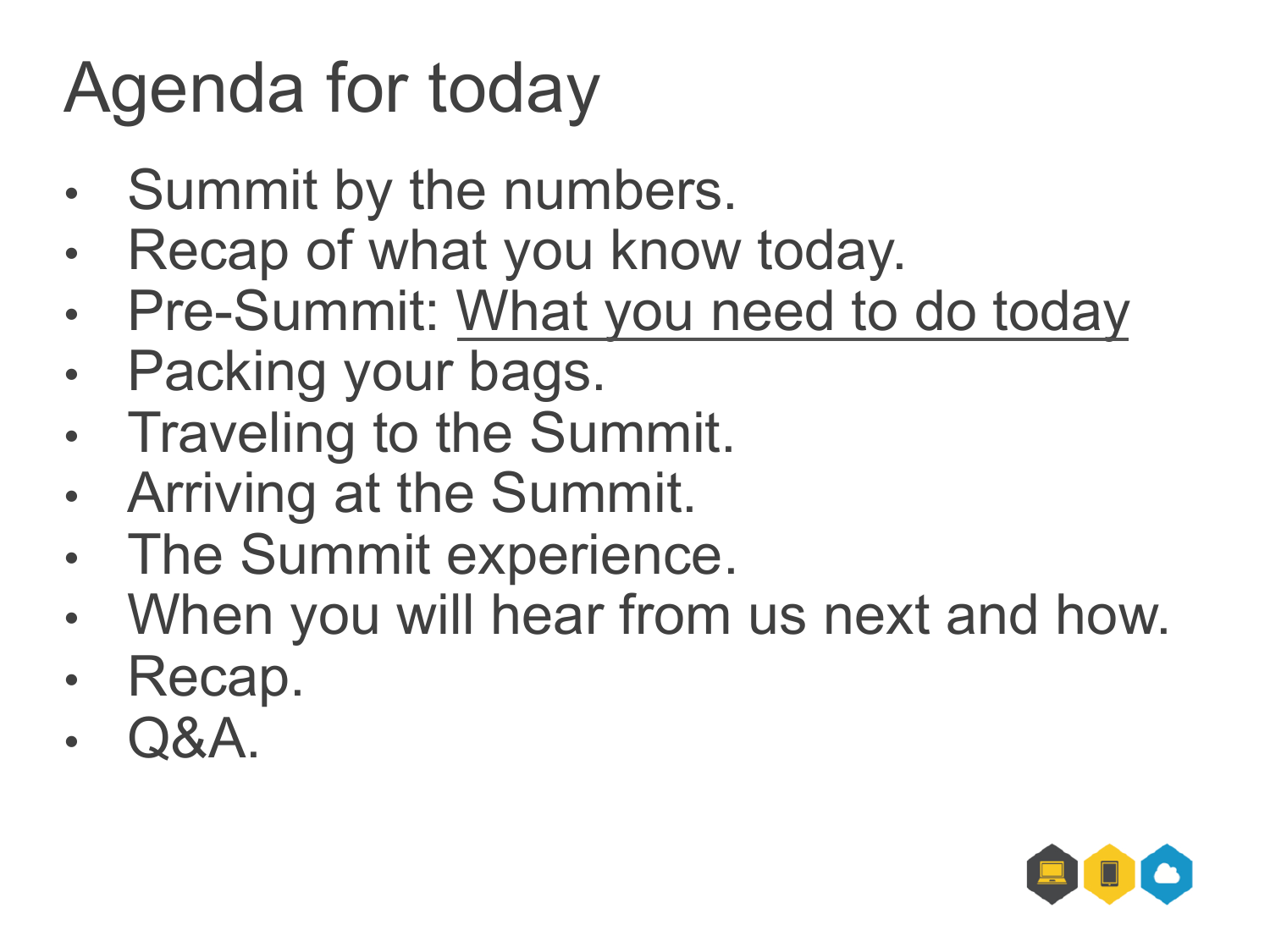## Today's Q&A

- All questions can be placed on this etherpad: https://etherpad.mozilla.org/summitbrownbag-sept23-questions
- You can back-channel on #mozsummit (IRC).

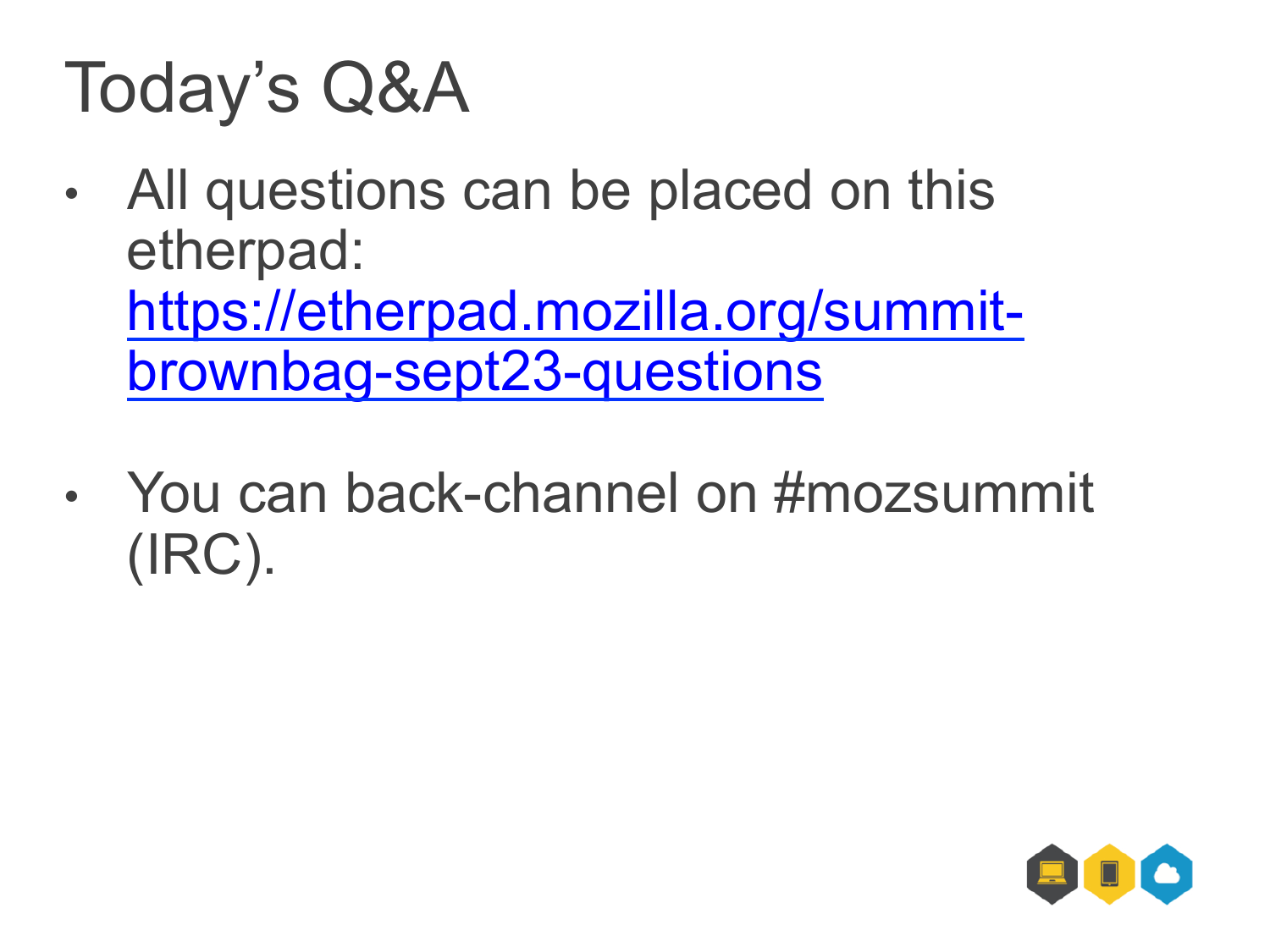# **By the Numbers**

- Hours of content: **26**
- Start time each day: **9:00am** (end time 5:00/6:00pm)
- Months planning the Summit: **12** (1 year!)
- Number of Mozillians Registered: **1811**
- Number of languages spoken: **84**
- Number of countries represented: **97**

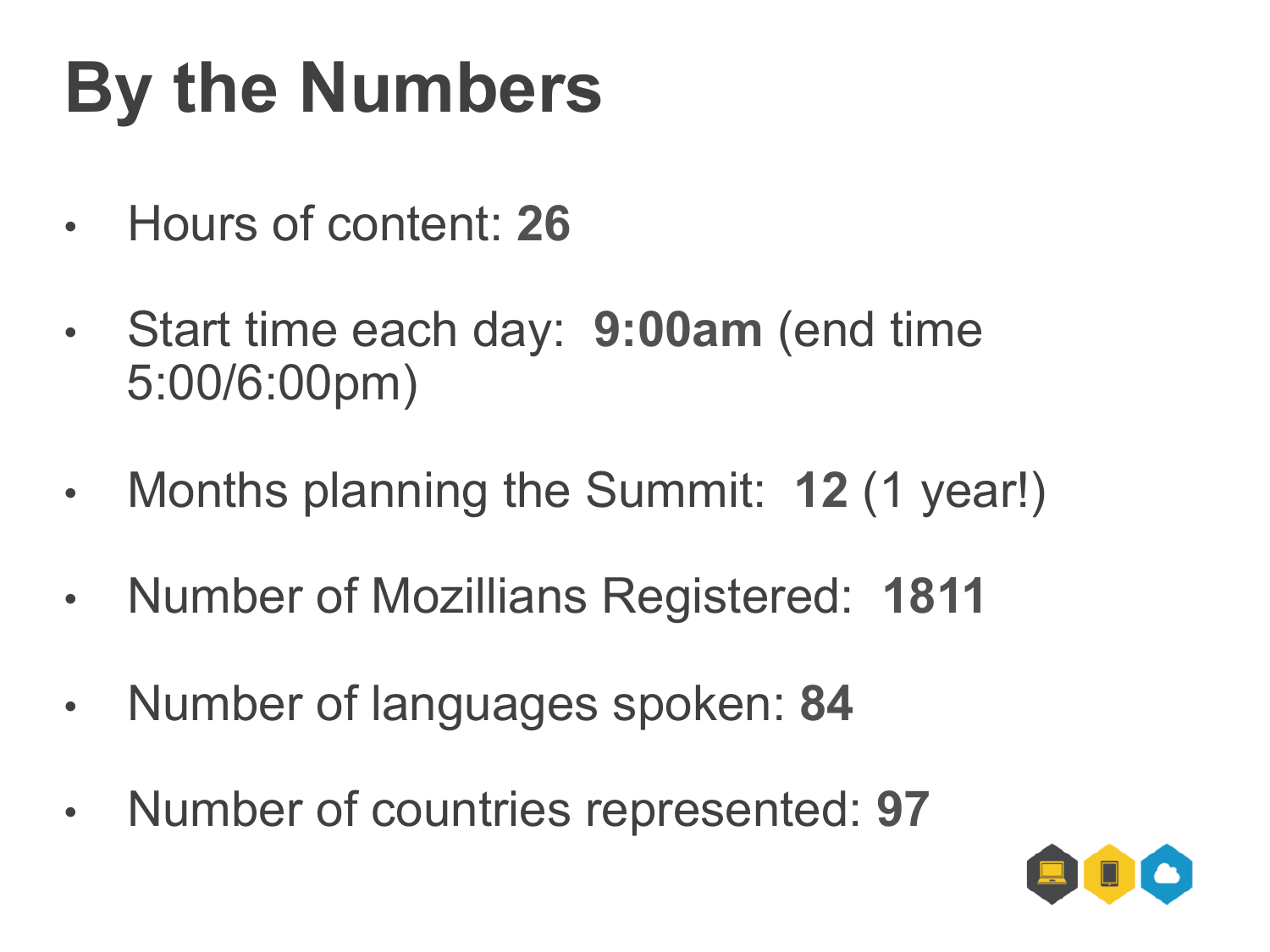# **What you know today:**

- Your travel information, hotel confirmation, name of your roommate
- How to host a session, participate in a fair, go chocolate-tasting, or join a hockey game
- When and where to expect communications about the event.
- Who the planning teams are and how to find us.

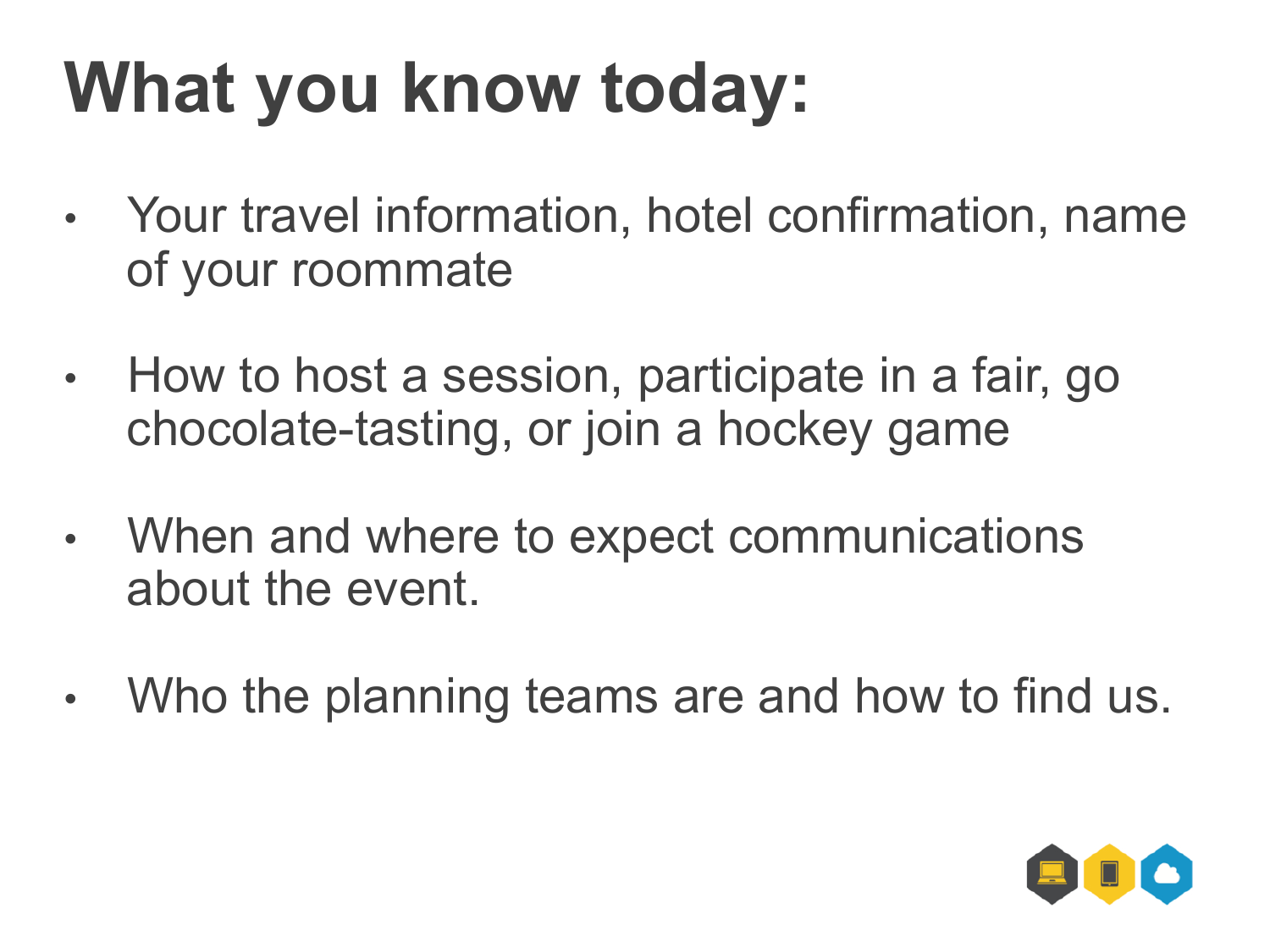# **Who We Are**

**(this is only a subset of the over 100 Mozillians working on this event)** 

**Mardi Douglass**  *Executive Producer*  Experience and logistics Lead

**Dia Bondi** *Executive Director*  Program Design

**Dino Anderson**  *Content Generation*  Program Content

**Ally Gibely** *Logistics Coordinator* 

**Brianna Mark**  *SHW Event Vendor*  **Kate Naszradi**  *Communications Director* 

**Pascal Finette** *PM Summit brand team* 

**Kristin Baird/Jennifer Balaco** *Signage/Gear* 

**Amie Tyrrel** *Cruise Director* 

*Shezmeen Prasad Senior Show Director* 

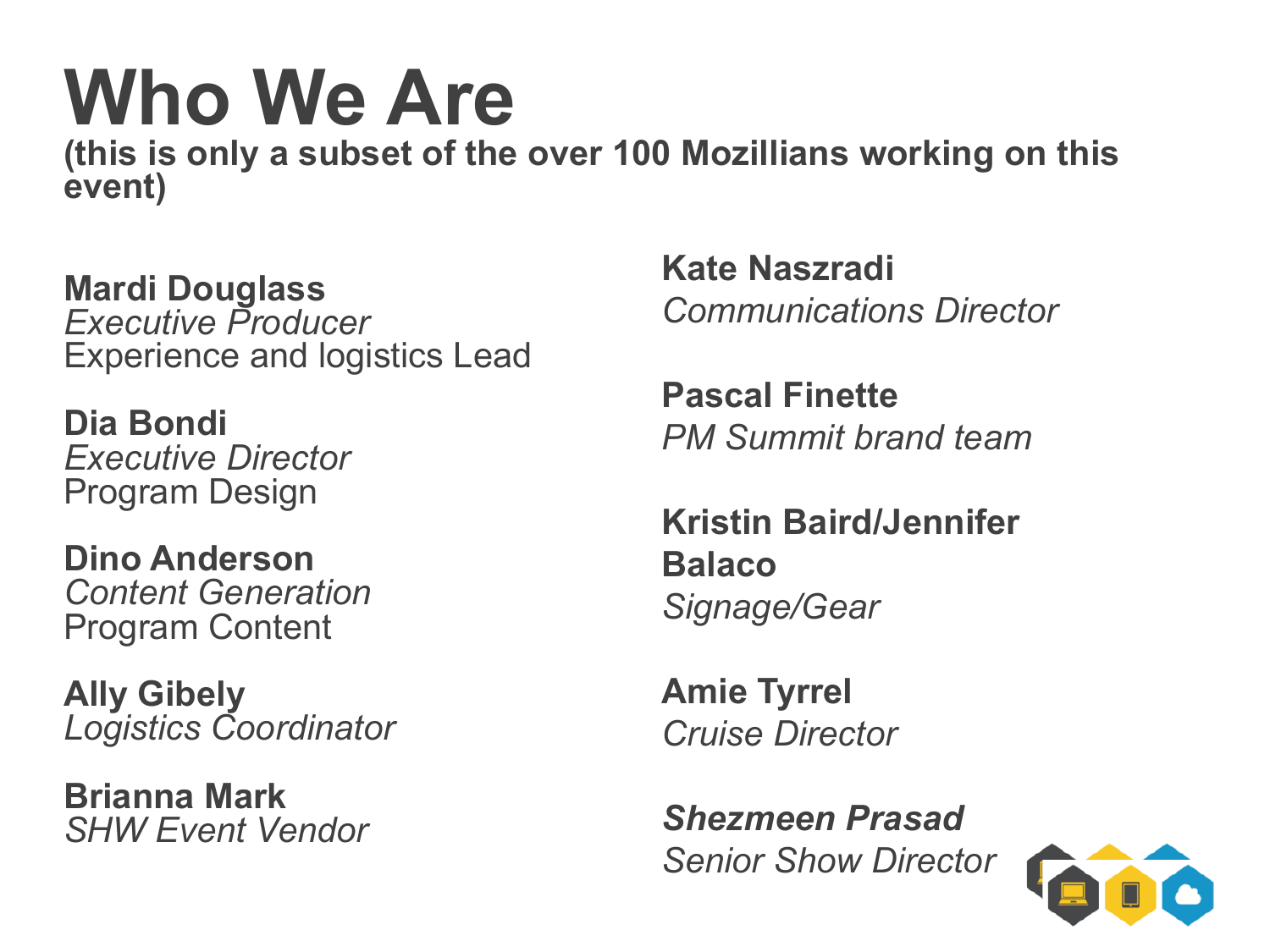# **Where to Find Us**

**IRC**: #mozsummit

**Mozilla Email:** summit2013@mozilla.com

**SHW Email**: mozillasummit@shworldwide.com (email for travel/hotel/registration questions)

**Event Wiki Page (aka, the source of all truth)**: https://wiki.mozilla.org/Summit2013

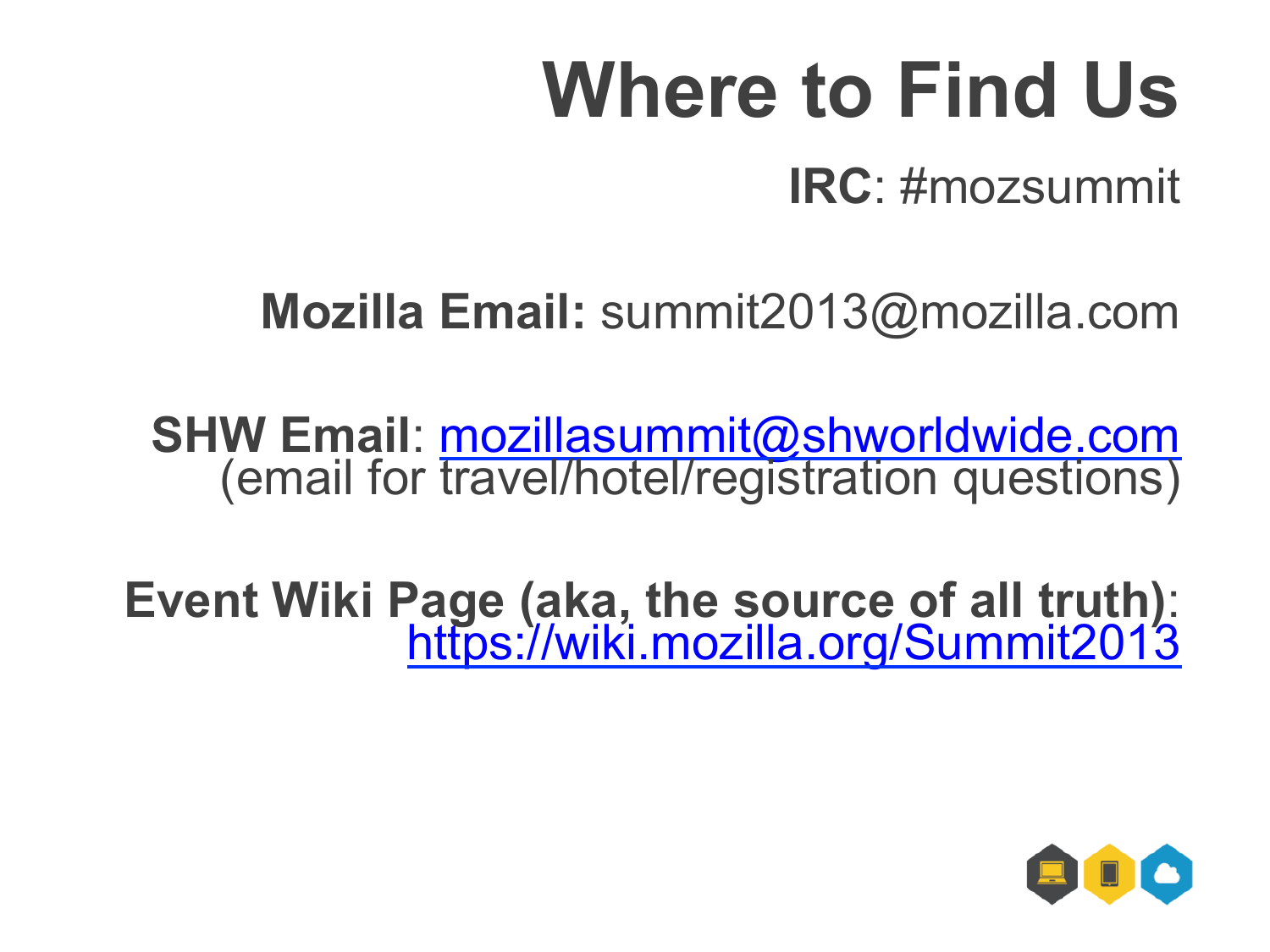#### **Pre-Summit**  (What you *need* to do this week*)*

**1. Update your Mozillians.org profile** https://mozillians.org/user/edit *.* 

2. **Review the schedule** https://wiki.mozilla.org/Summit2013/AgendaAllDays

3. **Check that you've received your hotel confirmation** Email mozillasummit@shworldwide.com if you're missing it

4. **Ensure you have all of your entry documents**<br>
Email **summit2013@mozilla.com** if you're having trouble securing your<br>VISA

**5. Familiarize yourself with the guide for 'How to Have a Great Summit!'** https://wiki.mozilla.org/Summit2013#How\_to\_Have\_a\_Great\_Summit

6. **Get Involved…it's not too late** 

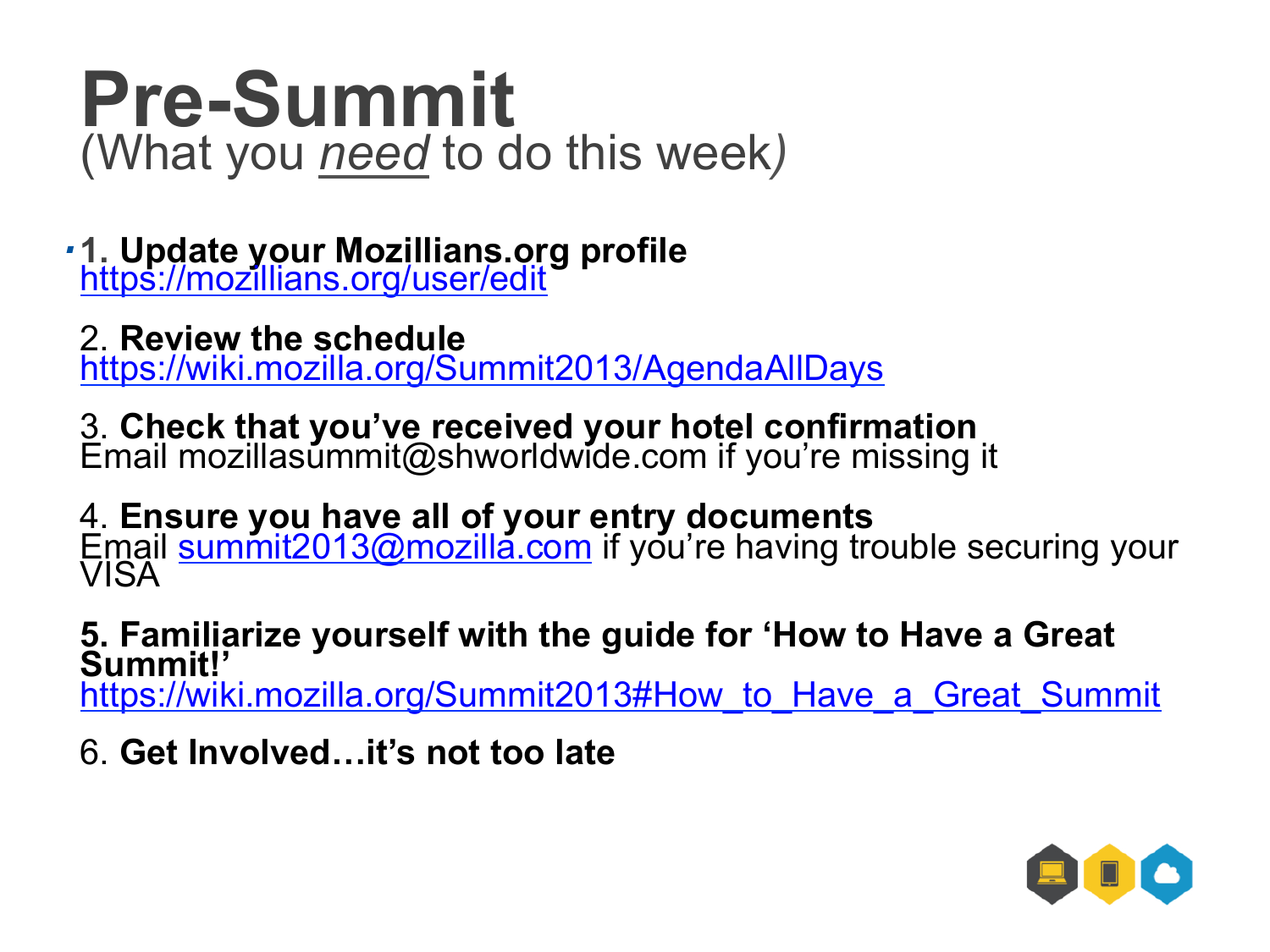# **Getting Involved**

\***Fairs**: TODAY is the last day to sign-up

\***Site Hosts**: Find out who the Site Hosts are at your location here https://wiki.mozilla.org/Summit2013/Experiences/Site\_Hosts

> \***Social Events**: Sign-up today (as space is limited!) https://wiki.mozilla.org/Summit2013/Experiences/signups

> > \***Hack & Lounge Spaces**: Bring games!

\***Open Sessions**: It's not to late to submit a session! https://wiki.mozilla.org/Summit2013/FAQ

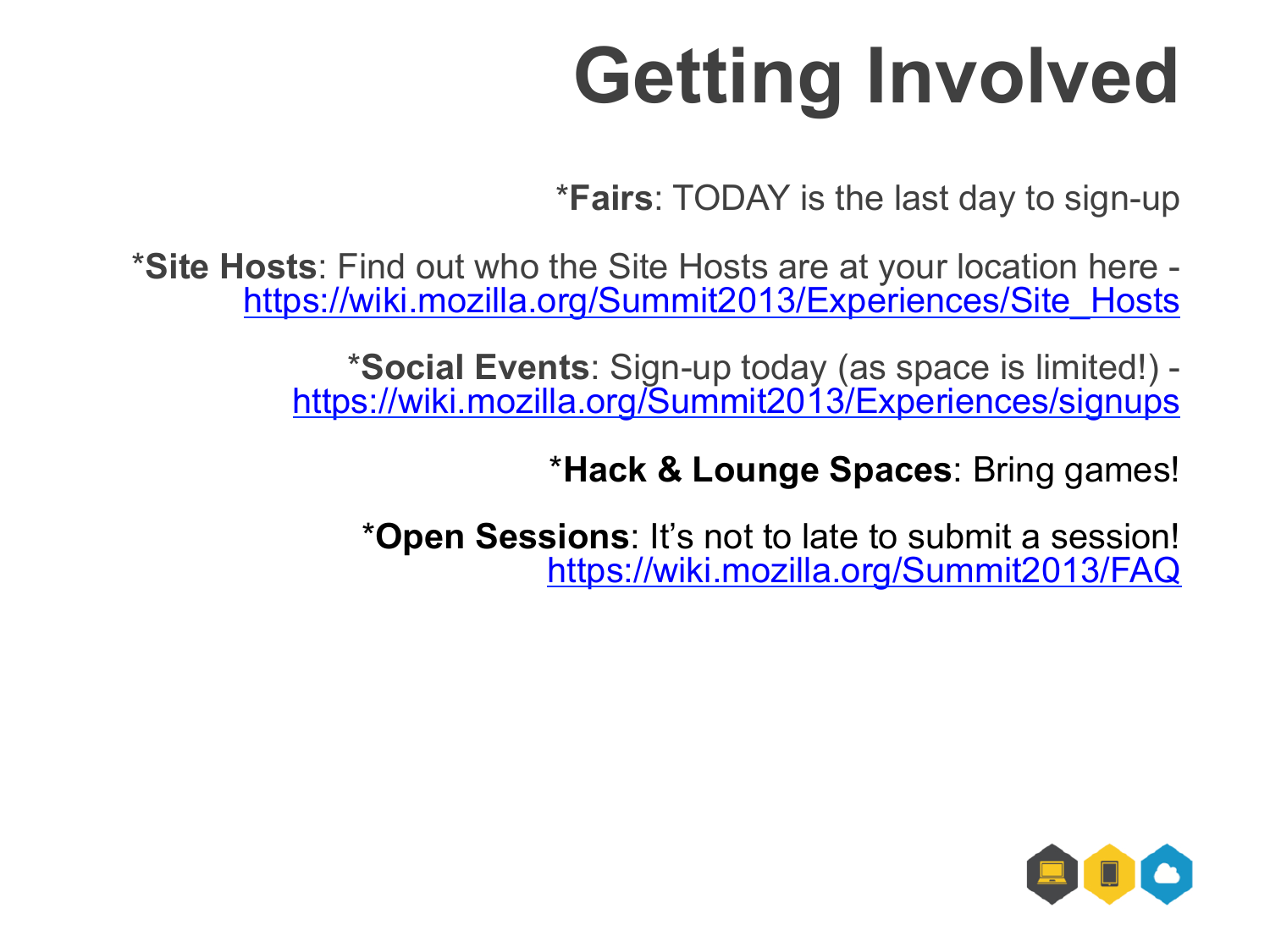# **Packing your bags**

*A device that can connect to WIFI (laptop, mobile, tablet)* 

*Chargers and adaptors for all of your devices (if needed)* 

*A copy of your travel itinerary, invitation letter, hotel confirmation, as well as your entry documents* 

*Directions from the airport to the hotel and some extra money for public transportation (if not arriving on October 3rd /departing on October 7th*

*Some extra money for a SIM card (if you want to use your phone outside of the hotel)* 

*Not too many t-shirts (you'll be getting extra at the event!)* 

*Weather appropriate clothes (what you would bring to Brussels may not be what you would pack for Santa Clara) and comfortable shoes* 

*Medication (if needed)* 

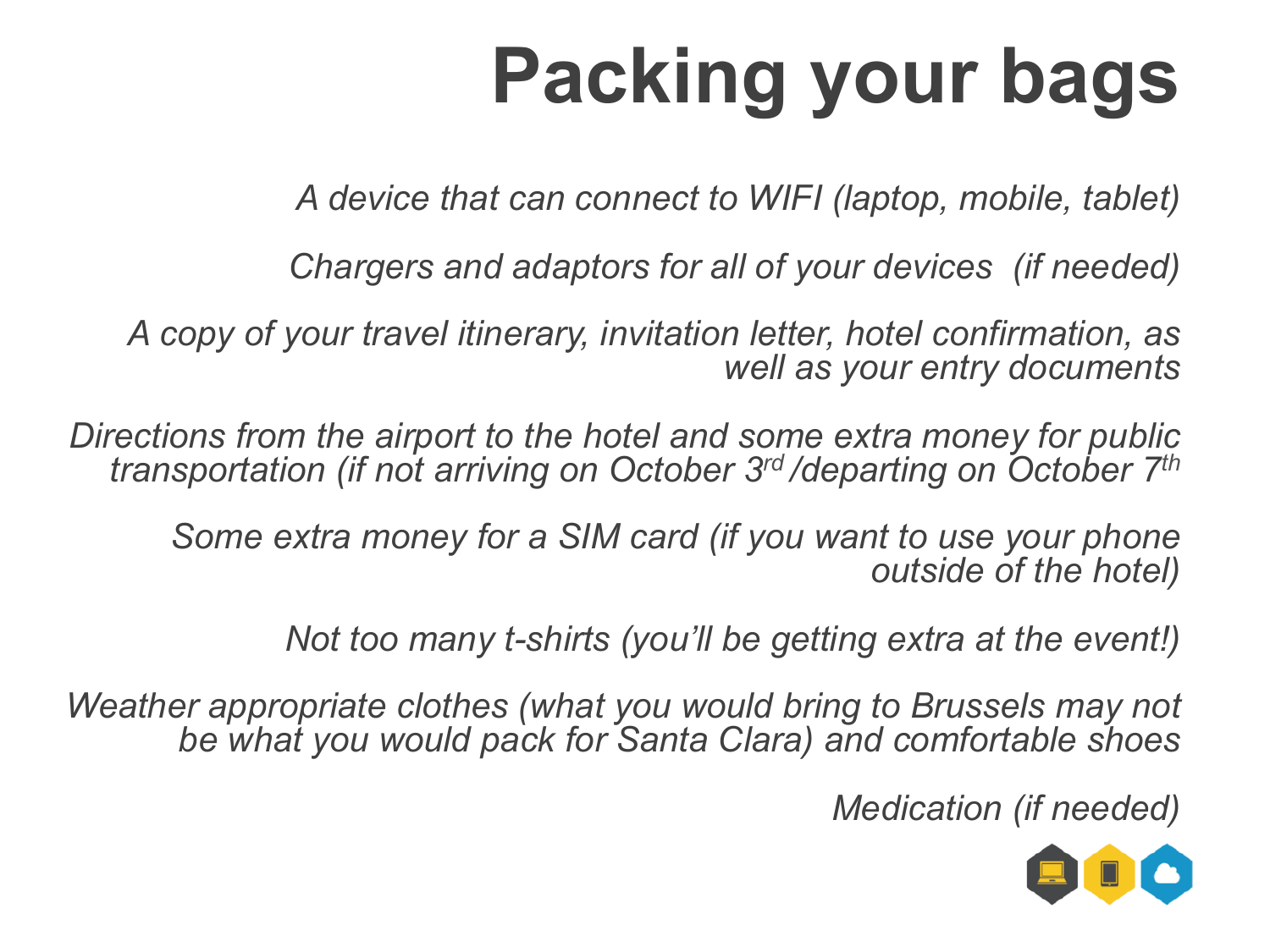# **Traveling to the Summit**

*Nervous for your trip? First of all – know that you have 1800 Mozillians with you in this journey to support and assist you. If you're confused or having trouble – reach out and raise your hand!* 

\*Wear something that has '**Mozilla**' or '**Firefox**' on it – chances are that you will run into others that will be traveling to the same location

\*Arrive at the airport at least 2 hours in advance of your set departure time

\*Make sure to pack some snacks – airplane food can be quite bad  $\odot$ 

\*Always have a copy of your itinerary in a place that is easy to access

\*Gets some rest on the flight – sleep when you can!

\*If arriving on the 3rd, know where you will be picked-up at the airport. If not, know how you will be traveling from the airport to the hotel (would be best to find a buddy)

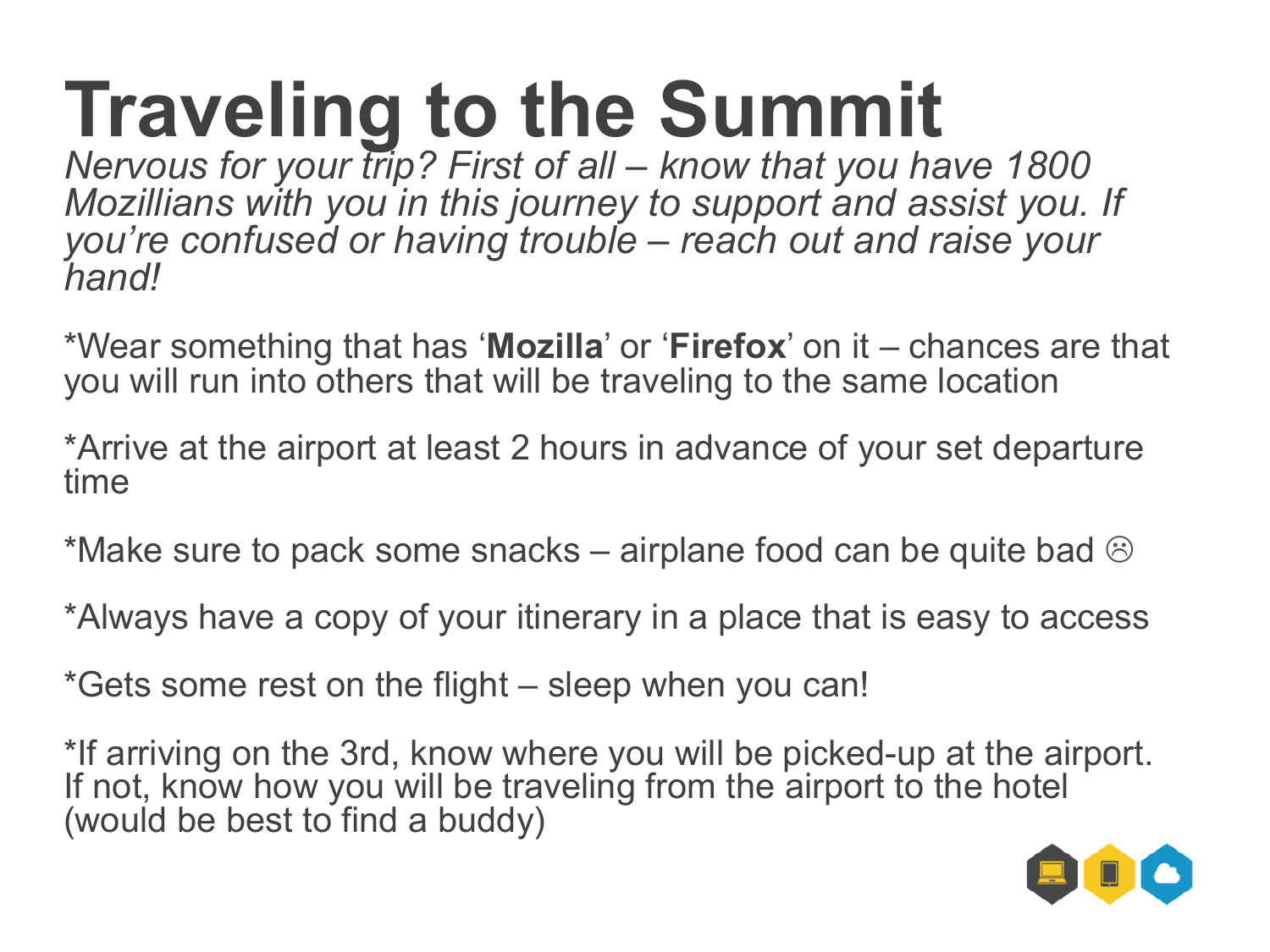# **Arriving at the Summit**

*What to do when you arrive at the Hotel:* 

*\*Visit the reception desk to pick up your welcome pack and badge. Start reading through your guide to the weekend.* 

*\*Check-in to your hotel room and take a rest (you will be tired!). Note: Check-in will begin at 3pm (or as available).* 

*\*Thursday - Attend the Welcome Reception beginning at 6pm. -Brussels: Magritte Foyer -Toronto: Grand Foyer -Santa Clara: Hall of Cities* 

*\*Questions? Concerns? Reach out to one of the Site Hosts at the Reception Desk.*

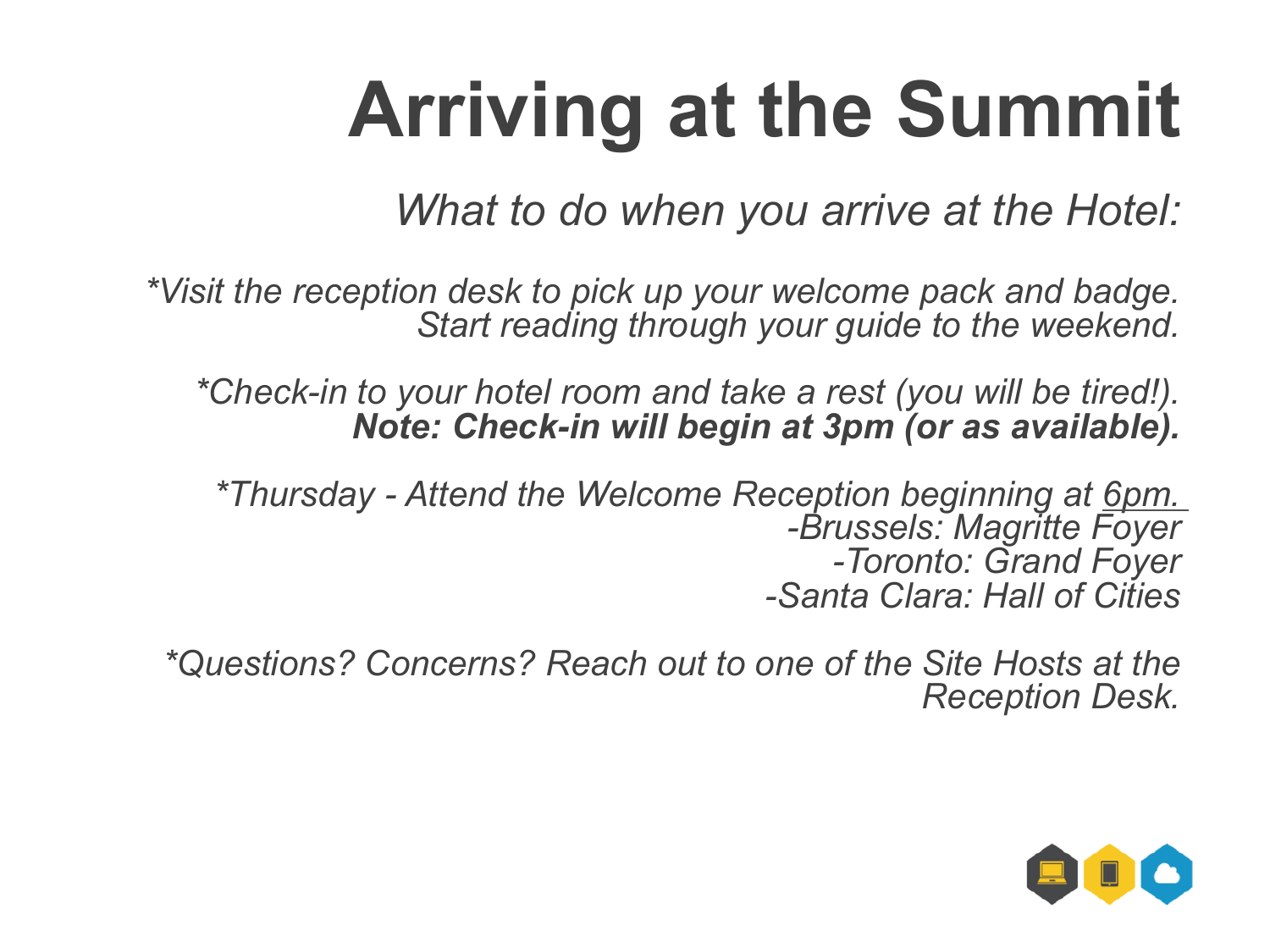### **Making the most out of your Summit experience**

*\*Share the bandwidth* 

*\*Practice the principles outlined in 'How to have a great Summit!'*  https://wiki.mozilla.org/Summit2013#How to Have a Great Summit

*\*Don't be afraid to ask questions – the Site Hosts and SHW staff are there to help you!* 

*\*Be familiar with the schedule and utilize the Summit app* 

*\*Attend all of the morning and afternoon sessions (be careful that you don't stay up 'too' late that you miss the awesome stuff that happens starting at 9am!)* 

*\*Keep your device on you throughout the day – we won't be printing programs* 

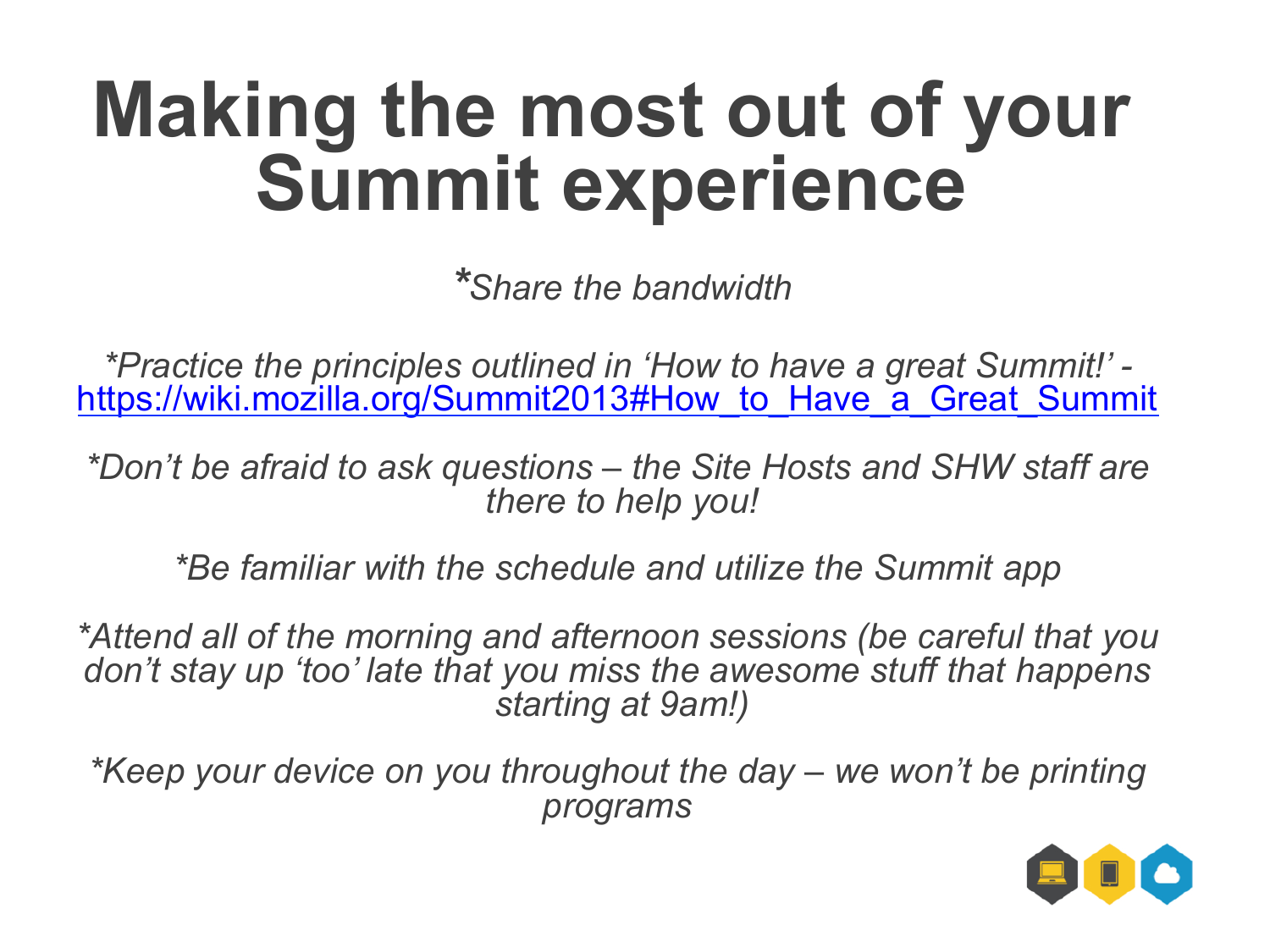### **When you will hear from us next (and how)**

*\*Today: Project Meeting* 

*\*September 24th: Email Update* 

*\*September 27th: Email Update* 

*\*September 30th: Project Meeting* 

*\*October 1st – 6th: Daily Email updates (by location)* 

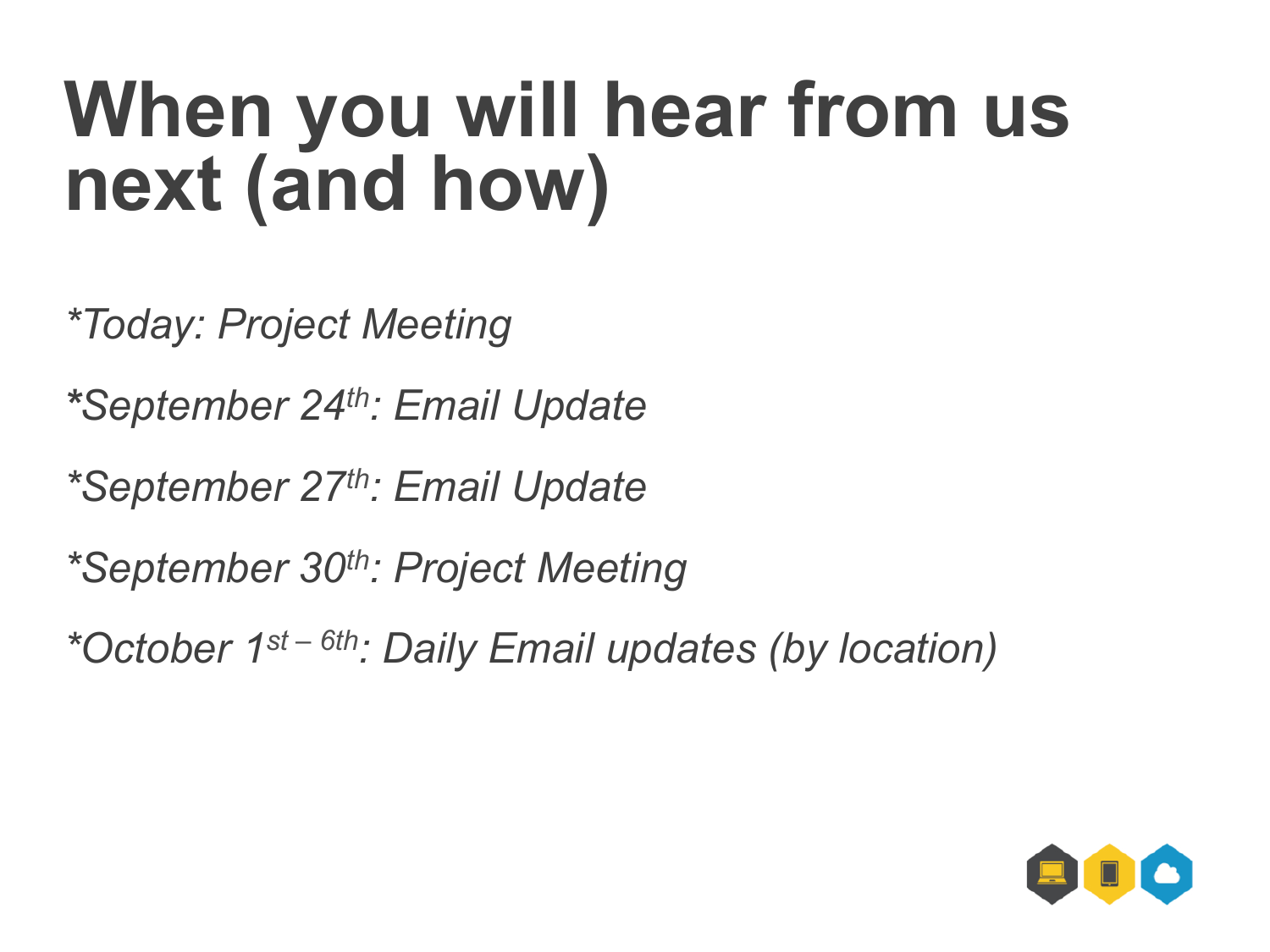# **Re-Cap**

*\*The Summit is going to be awesome* 

*\*There's a few things you need to do before you depart* 

*\*It's not too late to get involved or host a session* 

*\*Pay attention to the travel tips – and ask for help if you're confused* 

*\*You now know what you can do to make the best out of your Summit experience – so do it*  $\odot$ 

*\*You'll hear from us again*